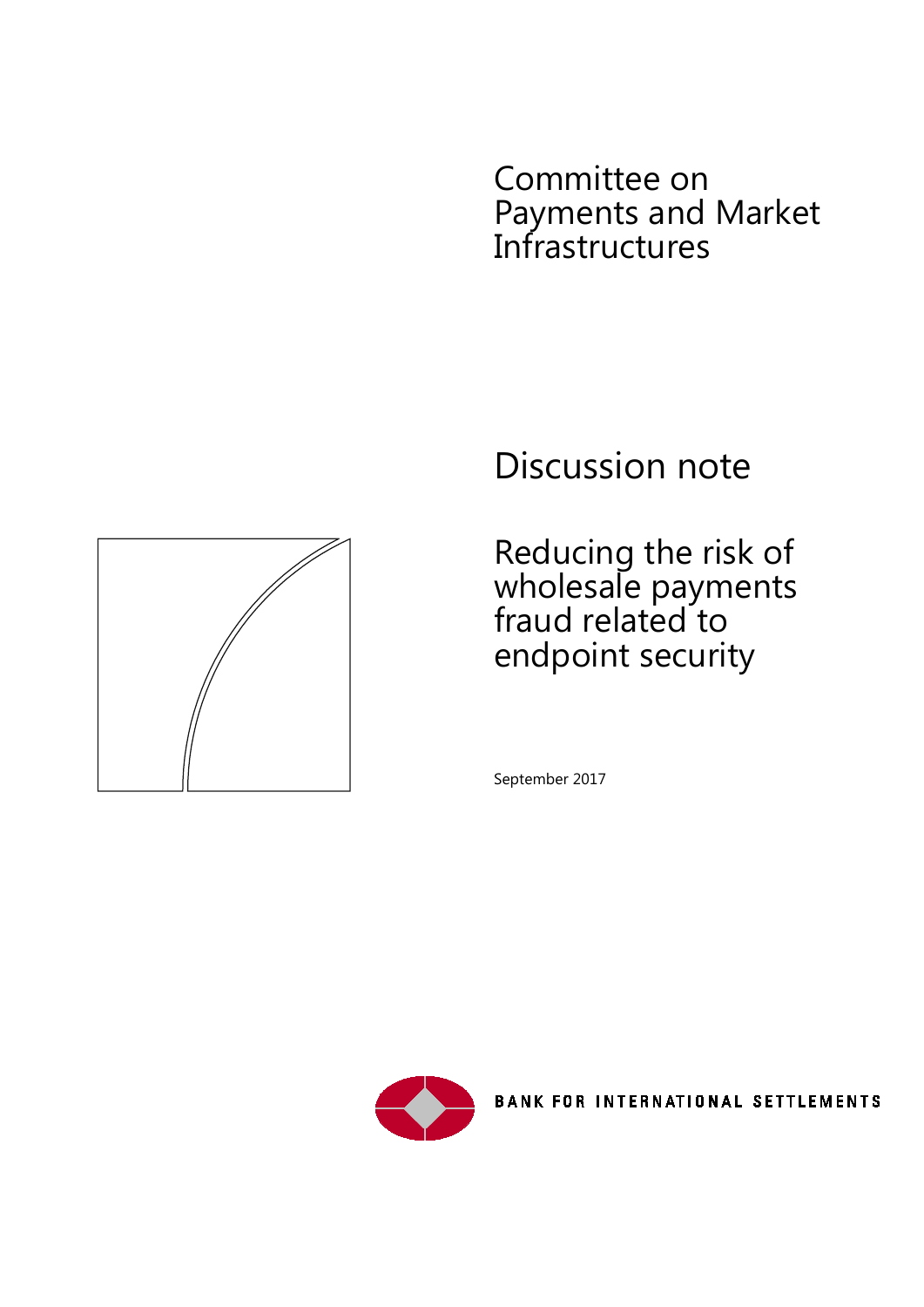This publication is available on the BIS website [\(www.bis.org\)](http://www.bis.org/).

*© Bank for International Settlements 2017. All rights reserved. Brief excerpts may be reproduced or translated provided the source is stated.*

ISBN 978-92-9259-091-8 (online)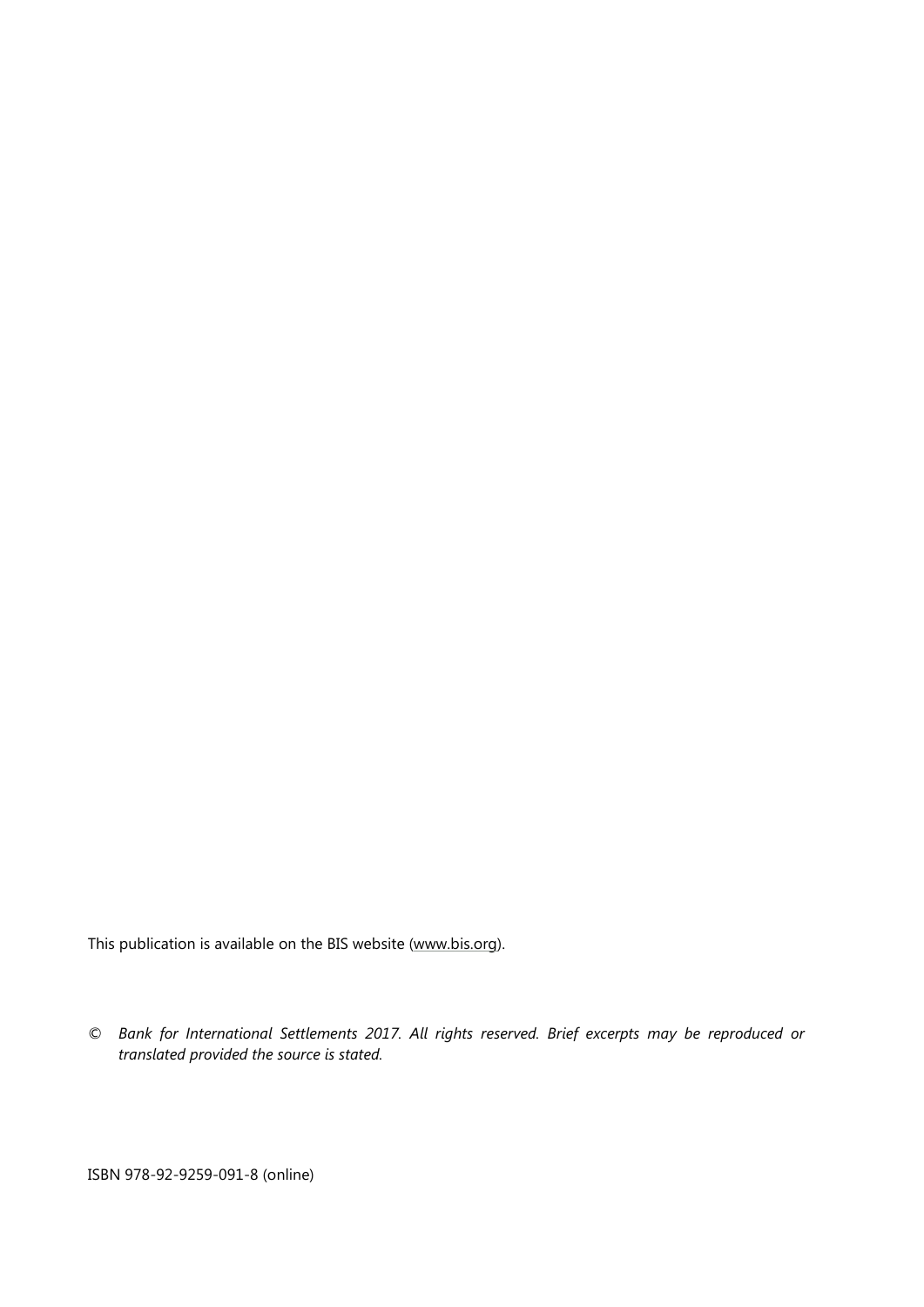### Table of contents

| 1. |                                                                                        |
|----|----------------------------------------------------------------------------------------|
| 2. |                                                                                        |
| 3. | Risk of wholesale payments fraud and need for a holistic approach and coordination1    |
| 4. |                                                                                        |
| 5. | Proposed strategy for reducing the risk of wholesale payments fraud related to         |
| 6. |                                                                                        |
| 7. |                                                                                        |
|    |                                                                                        |
|    |                                                                                        |
|    |                                                                                        |
|    | Annex 1: Analysing the risk of wholesale payments fraud related to endpoint security 7 |
|    |                                                                                        |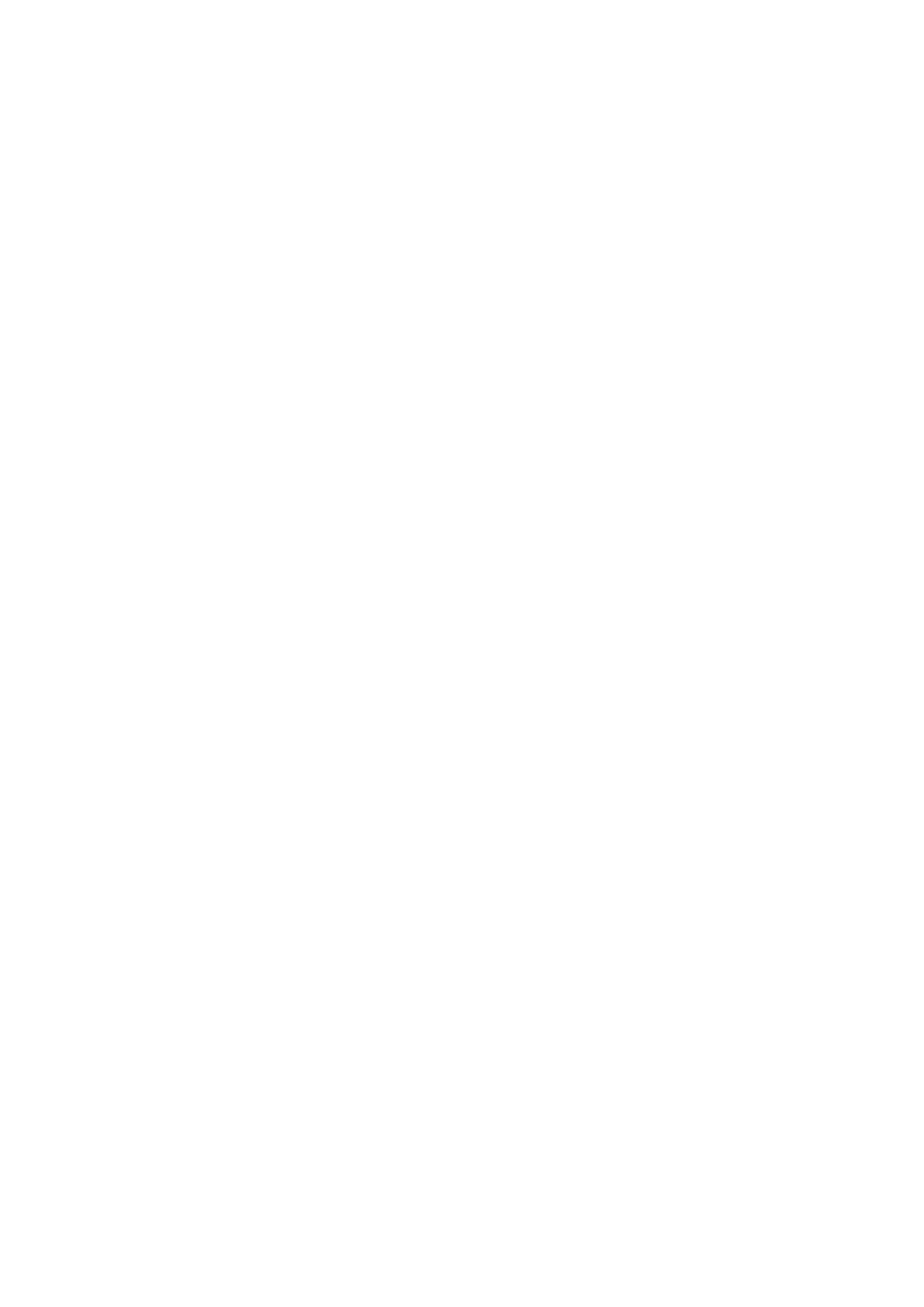### <span id="page-4-0"></span>1. Introduction

In September 2016, responding to the increasing threat of wholesale payments fraud, the Committee on Payments and Market Infrastructures (CPMI) announced the establishment of a task force (TF) to look into the security of wholesale payments that involve banks, financial market infrastructures (FMIs) and other financial institutions.<sup>[1](#page-4-3)</sup> This TF has developed a proposal for a strategy to reduce the risk of wholesale payments fraud related to endpoint security (hereinafter wholesale payments fraud). The strategy's primary aim is to encourage and help focus industry efforts to reduce the risk of wholesale payments fraud and, in doing so, support financial stability. The purpose of this note is to present the proposal and to seek input from relevant stakeholders.

### <span id="page-4-1"></span>2. Wholesale payment ecosystem and endpoints

A safe, reliable, secure and efficient wholesale payment system is an essential component of a well functioning financial system. A wholesale payment system is connected by a supporting messaging network with banks, FMIs and other financial institutions and service providers, forming a complex ecosystem. Central banks have long had a special interest in the wholesale payment ecosystem, both as owners and operators of wholesale payment systems and as overseers of these systems. Further, central banks use a wholesale payment system for their monetary policy implementation and provision of liquidity to maintain financial stability.

Fraud in the wholesale payment ecosystem is becoming increasingly sophisticated, and recent examples have shown that weaknesses in security at one endpoint in the ecosystem can be exploited to commit payments fraud. For the purposes of this note, an endpoint in the wholesale payment ecosystem is defined to be a point in place and time at which payment instruction information is exchanged between two parties in the ecosystem, such as between a payment system and a messaging network, between a messaging network and a participant in the network, or between a payment system and a participant in the system.<sup>[2](#page-4-4)</sup>

# <span id="page-4-2"></span>3. Risk of wholesale payments fraud and need for a holistic approach and coordination

While wholesale payments fraud can cause material risks to individual financial institutions, it may also have a broader systemic impact on a wholesale payment system, its ecosystem and the broader economy. Given the interconnectedness of various stakeholders in the wholesale payment ecosystem, fraud may not only result in financial losses and reputational risk in the compromised endpoint, but, in an extreme case and in the absence of appropriate arrangements within the ecosystem for preventing, detecting, responding to and communicating about fraud, may undermine confidence in the integrity of the entire system. If participants have concerns about the security of the payments network, their own security or the security of other participants, each of them may implement additional controls before releasing

<span id="page-4-3"></span><sup>&</sup>lt;sup>1</sup> Se[e www.bis.org/press/p160916.htm.](http://www.bis.org/press/p160916.htm)

<span id="page-4-4"></span><sup>&</sup>lt;sup>2</sup> In physical terms, an endpoint may include devices connecting to one or more parties in the ecosystem. Such devices include mobile devices, laptop or desktop PCs and hardware such as servers. Devices at endpoints may or may not be controlled directly by the operator of a payment system or messaging network.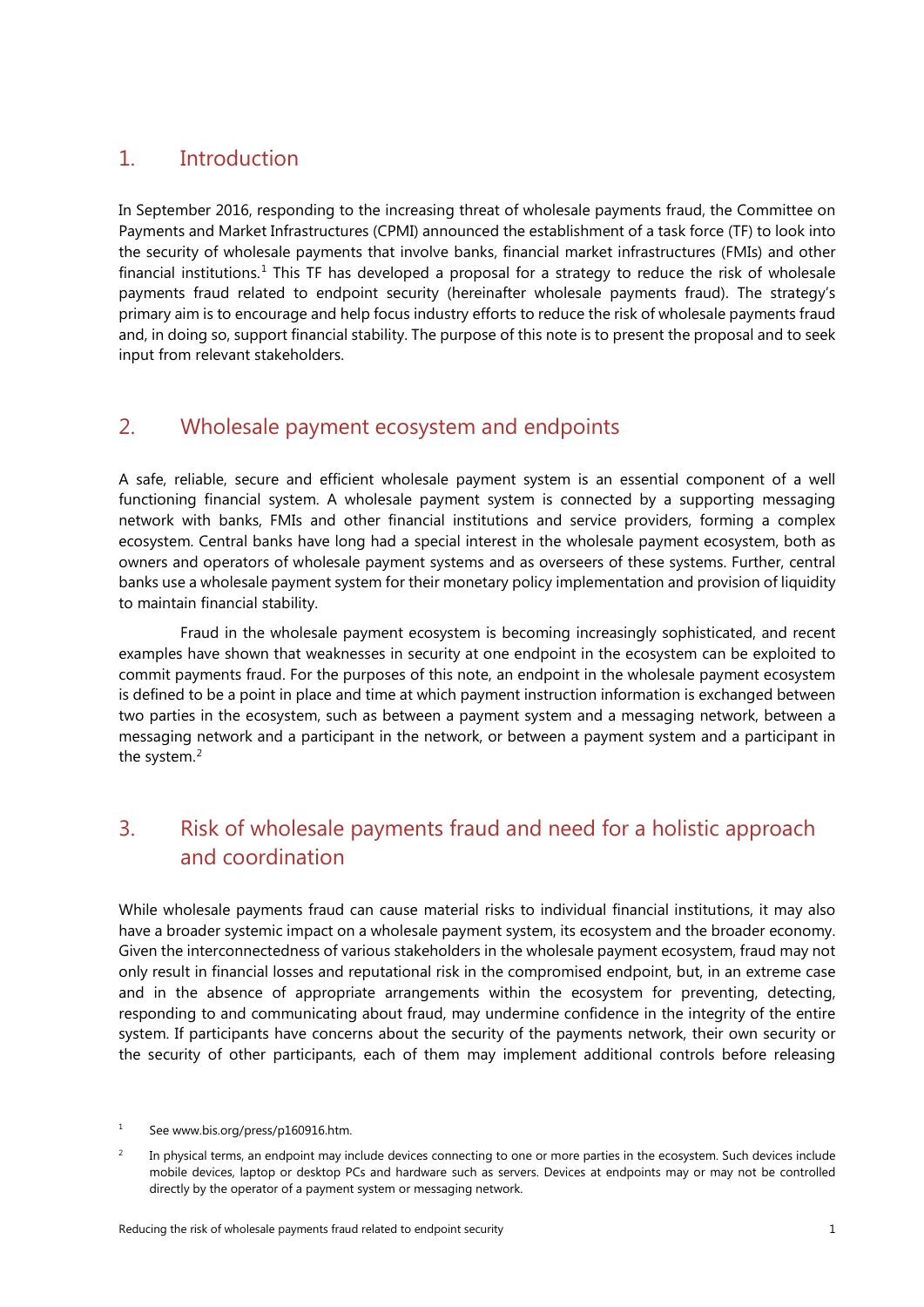payments or may limit or halt payment instruction processing. When confidence in the integrity of the entire system has been lost, such individual precautionary actions could, in aggregate, create significant gridlock in payment processing, reduce overall liquidity in the financial markets and potentially cause a build-up of unsettled positions and bilateral credit exposures among financial institutions. These actions could ultimately impede economic activity and financial stability.

In addressing the potential risk of wholesale payments fraud to the financial system and broader economy, a wholesale payment ecosystem faces distinct challenges. First, wholesale payments fraud is becoming increasingly sophisticated and is expected to evolve further. Second, wholesale payments are typically large-value, immediate and final, which may make them more susceptible to be targeted for fraud in the first place and increase complexities in addressing the risk. Third, operators of payment systems and messaging networks alone cannot verify and control every aspect of endpoint security, and need to rely on those who control the endpoints or are closer to them to ensure that appropriate controls are in place and operating effectively. Given the interconnectedness of financial networks, the efforts of single parties may not achieve the expected benefit unless other connected parties do the same. Lastly, each participant of payment systems and messaging networks has inherent incentives to guard against the risk of wholesale payments fraud to avoid potentially large financial losses and reputational damage and should be expected to bear primary responsibility for taking necessary action. However, the broader economic impacts and social costs as described above may not be sufficiently anticipated and internalised by individual parties, resulting in an insufficient level of action and investment to reduce the risk of wholesale payments fraud.

All these factors point to the criticality of better understanding the full range of risks and the need for better coordination. It is vital that all relevant stakeholders, including operators of payment systems and messaging networks, their participants and relevant authorities, take a holistic and more coordinated approach to guarding against the loss of confidence in the integrity of the wholesale payment ecosystem as a whole.

## <span id="page-5-0"></span>4. Preliminary findings by the TF

The TF conducted a preliminary stocktaking of current expectations<sup>[3](#page-5-1)</sup> and requirements<sup>[4](#page-5-2)</sup> in CPMI member jurisdictions for preventing, detecting, responding to and communicating about fraud in wholesale payments related to endpoint security (see Annex 1 for a description of the analytical framework developed for the exercise). The preliminary stocktaking revealed knowledge gaps, inconsistencies in approaches and potentially important opportunities to strengthen the overall endpoint security of the wholesale payment ecosystem to reduce the risk of fraud. For example:

- Many payment system operators do not have expectations or requirements in place for senders or receivers of payment messages to prevent or detect fraud related to endpoint security.
- For those operators that do have in place expectations or requirements for prevention or detection, many do not require confirmation of adherence to those requirements or conduct assessments of adherence.

<span id="page-5-1"></span><sup>&</sup>lt;sup>3</sup> Examples of current expectations include industry best/good practices, recommendations, codes of conduct and selfdeclarations.

<span id="page-5-2"></span><sup>4</sup> Examples of requirements include rules, procedures and other contractual obligations, and regulatory and/or legal requirements.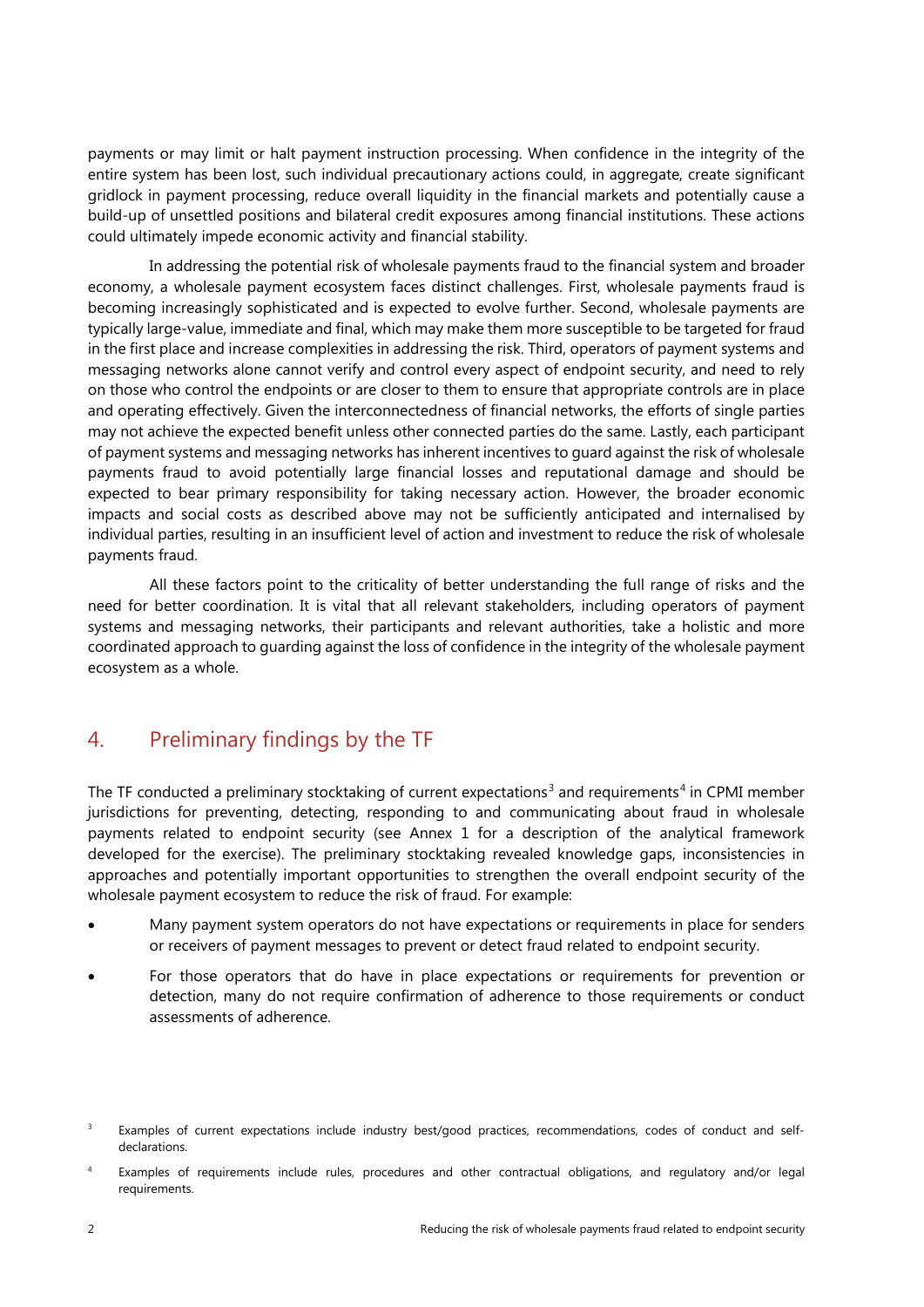In terms of the immediate response to detected fraud, there are limited expectations or requirements for senders and receivers to inform each other or law enforcement of attempted or actual fraud.

Based on those findings, TF members engaged in dialogue with the industry. The preliminary stocktaking and industry dialogue proved to be informative and productive, and indicated the value of further CPMI actions.

As an outgrowth of this work, the CPMI developed a strategy to reduce the risk of wholesale payments fraud. The strategy is under development, and a key purpose of this note is to seek input on essential aspects of the strategy. Its primary aim is to encourage and help focus industry efforts to reduce the risk of wholesale payments fraud, taking into consideration a number of important initiatives that are already under way. The analytical approach and terminology used in the note should also promote clarity and consistency amongst the various stakeholders as they advance their efforts to reduce the risk of wholesale payments fraud.

# <span id="page-6-0"></span>5. Proposed strategy for reducing the risk of wholesale payments fraud related to endpoint security

The strategy is designed to be taken into account by all relevant public and private sector stakeholders in reducing the risk of wholesale payments fraud, including operators of payment systems and messaging networks, their participants and the respective supervisors, regulators and overseers of these operators and participants.<sup>[5](#page-6-1)</sup> The strategy is composed of seven elements. These elements are designed to work holistically to address all areas relevant to preventing, detecting, responding to and communicating about fraud. These elements describe what should be done at a high level, recognising the need for flexibility when approaching each element. Such flexibility will allow payment systems and messaging networks to adopt and operationalise the elements in accordance with their unique architecture and processes, while taking into account changes to their risk environment and the evolution of risk management technologies and tools. The CPMI is seeking feedback on the efficacy, completeness and relevance of the elements of the strategy. The seven elements of the strategy are:

- 1. **Identify and understand the range of risks.** The operator and participants of a payment system and those of a messaging network should identify and understand the risks related to endpoint security that they face individually and collectively, including risks related to the potential loss of confidence in the integrity of the payment system or messaging network itself.
- 2. **Establish endpoint requirements.** The operator of a payment system or a messaging network should establish clear endpoint security requirements for its participants as part of its participation requirements. Such requirements should include those for the prevention and detection of fraud, for the immediate response to fraud and, when appropriate, for alerting the broader payments network community to evolving fraud threats. In addition to the requirements established by the operator of a payment system or a messaging network, each participant of the payment system or messaging network should identify and establish its own, supplemental riskbased endpoint security requirements as needed.

<span id="page-6-1"></span><sup>&</sup>lt;sup>5</sup> The terms "operator(s)" and "participant(s)" throughout this note should be understood to include, where applicable and relevant, any third-party service provider(s) they may rely upon in carrying out their respective functions as operator(s) or participant(s).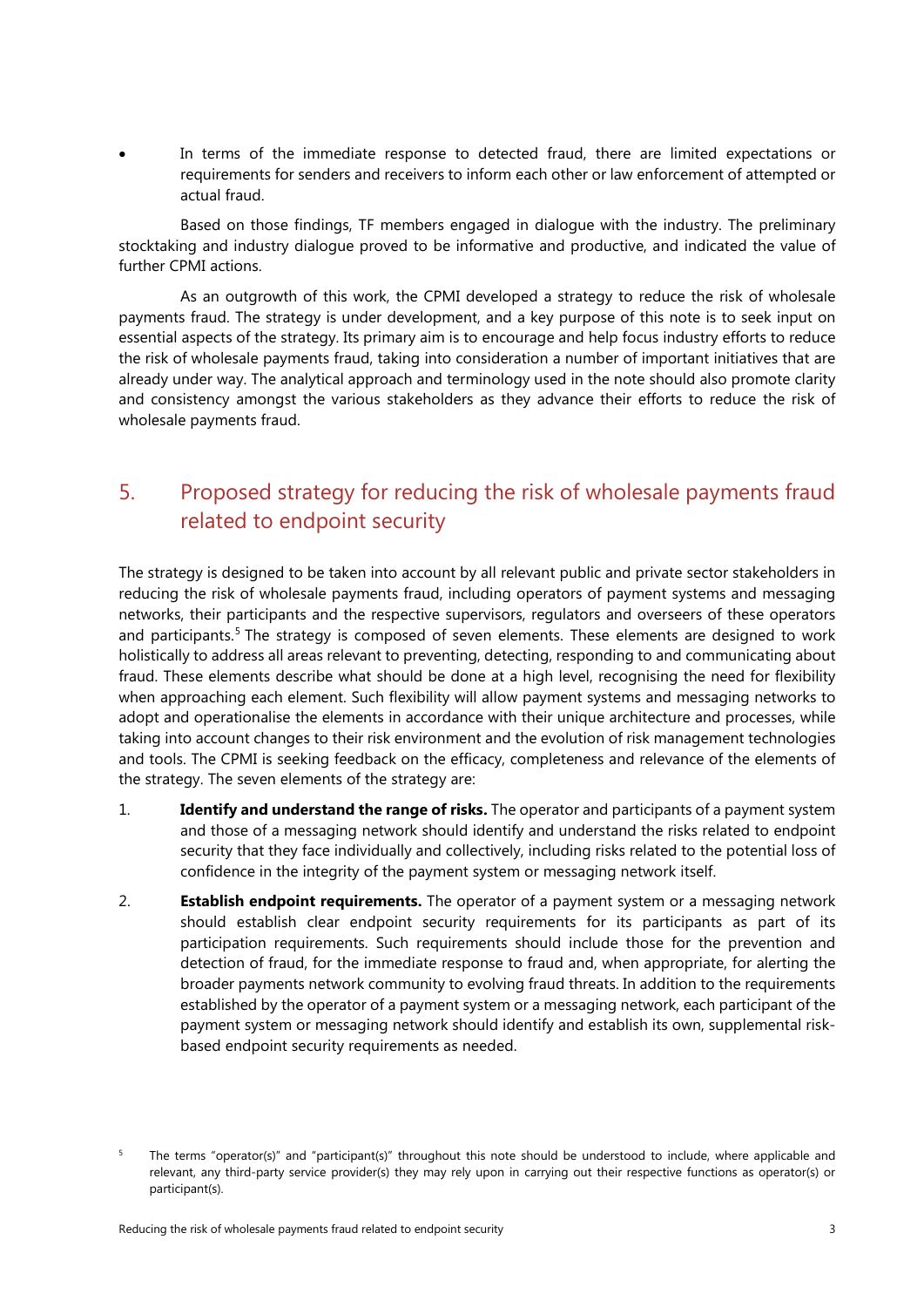- 3. **Promote adherence.** Based upon the understanding of the risks and the endpoint requirements of a payment system or a messaging network, the operator and participants of the payment system or messaging network should establish processes as necessary to help ensure adherence to their respective endpoint security requirements.
- 4. **Provide and use information and tools to improve prevention and detection.** To the extent reasonably possible, the operator and participants of a payment system or a messaging network should support the provision and use of information and tools that would enhance their and each other's respective capabilities to prevent and to detect in a timely manner attempted wholesale payments fraud.
- 5. **Respond in a timely way to potential fraud.** The operator and participants of a payment system or a messaging network should adopt procedures and practices, and deploy sufficient resources, to respond to actual or suspected fraud in a timely manner. This includes, where possible and appropriate, supporting the timely initiation of, and response to, a request to take action concerning a potentially fraudulent payment instruction when detected.
- 6. **Support ongoing education, awareness and information-sharing.** The operator and participants of a payment system or a messaging network should collaborate to identify and promote the adoption of procedures and practices, and the deployment of sufficient resources, that would support ongoing education, awareness and, to the extent appropriate and legally permissible, information-sharing about evolving endpoint security risks and risk controls.
- 7. **Learn, evolve and coordinate.** The operator and participants of a payment system or a messaging network should monitor evolving endpoint security risks and risk controls, and review and update their endpoint security requirements, procedures, practices and resources accordingly. In addition, the operators and, to the extent practicable, participants of different payment systems and messaging networks should seek to coordinate approaches for strengthening endpoint security across payment systems and messaging networks in order to obtain potential implementation efficiencies where possible and appropriate. Similarly, supervisors, regulators and overseers of payment systems and messaging network and participants of payment systems and messaging networks should review and update their supervisory/oversight expectations and assessment programmes to reflect the evolving risk mitigation strategies.

It should be noted that although the strategy is relevant for a number of risk management topics that are covered by the 24 principles of CPMI-IOSCO *Principles for financial market infrastructures* (PFMI), the expectations in Annex F of the PFMI ("Oversight expectations applicable to critical service providers") and related guidance, including the CPMI-IOSCO *Guidance on cyber resilience for financial market infrastructures,* the strategy is not intended to replace or supersede them. Nevertheless, since the scope of this strategy complements some of these principles and expectations, the strategy could be taken into account by payment systems and messaging networks as they consider their approaches for observing the principles and expectations, where applicable and appropriate. More generally, the strategy is designed to be taken into account by all relevant public and private sector stakeholders in reducing the risk of wholesale payments fraud, including operators of a payment system or a messaging network, their respective participants and the respective supervisors, regulators and overseers of these operators and participants.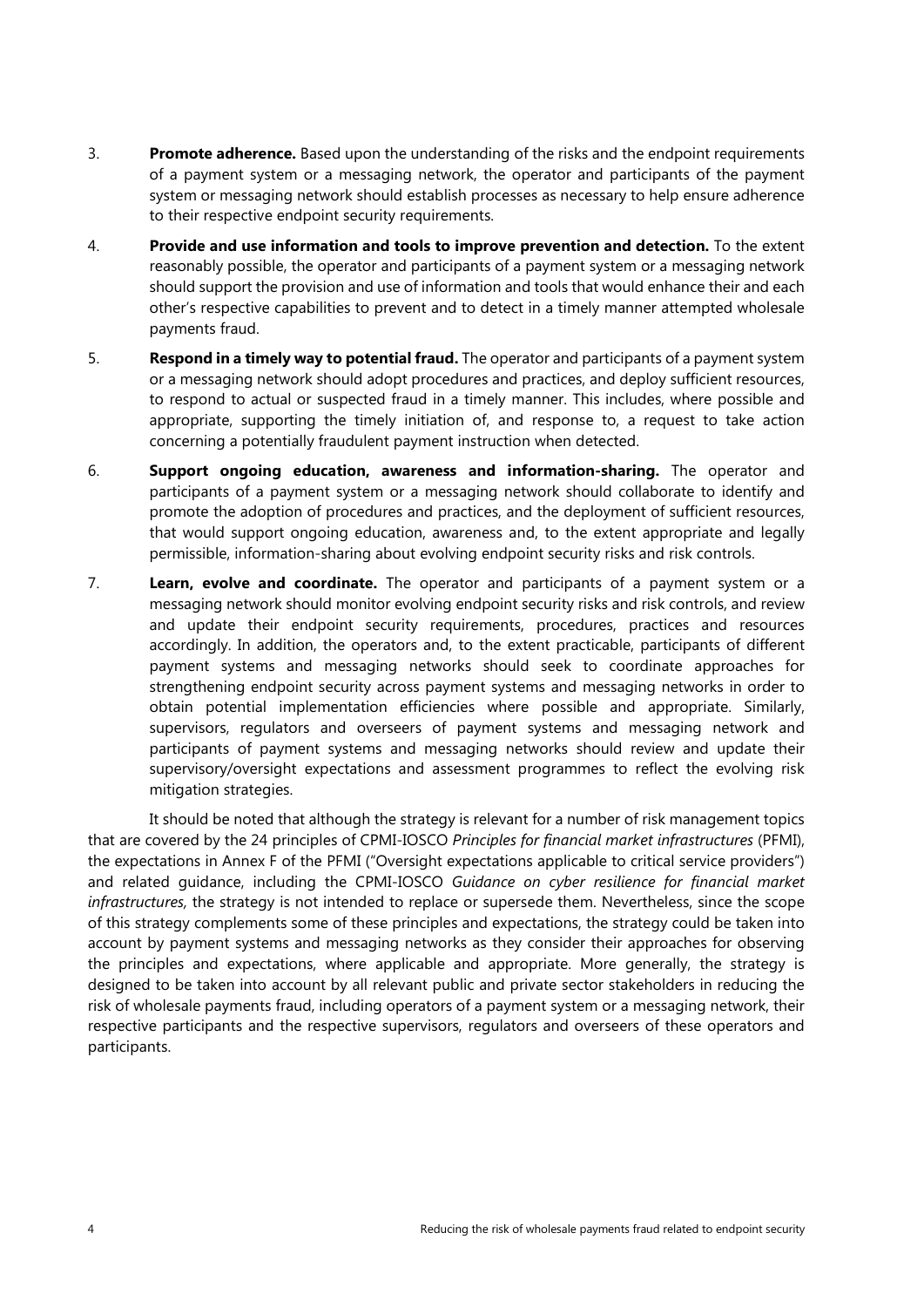## <span id="page-8-0"></span>6. Operationalising the strategy

After the consultation on this note, the CPMI plans to develop guidance for each element to inform operators and participants of payment systems and messaging networks, as well as other relevant stakeholders, on how they could approach each of the seven elements. The proposed guidance will be developed by early 2018. The CPMI will continue to engage closely with the industry and other relevant stakeholders as it develops the guidance.

In developing the guidance, the CPMI will be mindful that the risk environment and risk management tools may evolve over time. It will be also mindful that, while payment systems and messaging networks share many commonalities with one another, they vary in several aspects, including the number and diversity of their participants; the volume and nature of the underlying obligations being settled; and the relevant legal, operational and technological structures and constraints under which they may operate. Such variations may have important implications for determining the most appropriate and effective approaches to operationalising the strategy, such as when considering possible options for:

- Promoting adherence to endpoint security requirements.
- Developing/selecting tools that would allow participants to screen or to control their own payment instructions (eg self-imposed restrictions based on specific parameters such as operating hours and days, transaction amounts, counterparties and types of transactions).
- Potentially granting each participant the choice to pre-authorise whether or not it is willing to receive payments from another participant in the payment system or messaging network.
- Developing procedures and practices for responding when an attempted, suspected or actually fraudulent payment is detected, and for responding to a request to take action following such detection.
- Potentially restricting or suspending a participant's access if and when a participant's endpoint security is determined to be deficient.

In the light of these and other possible differences across payment systems and messaging networks, the CPMI would welcome input for developing guidance with appropriate flexibility for approaching each element that takes into account the unique attributes of each payment system and messaging network.

## <span id="page-8-1"></span>7. Request for comment

#### <span id="page-8-2"></span>Overall strategy and seven elements

The CPMI requests comment and feedback on the overall strategy and its seven elements, including with respect to the efficacy, completeness and relevance of the seven elements of the strategy, and whether any other elements should be added.

#### <span id="page-8-3"></span>Development of guidance

The CPMI is also seeking input that would assist in developing the prospective guidance for taking forward the strategy. It would be particularly helpful if input provided for developing guidance for approaching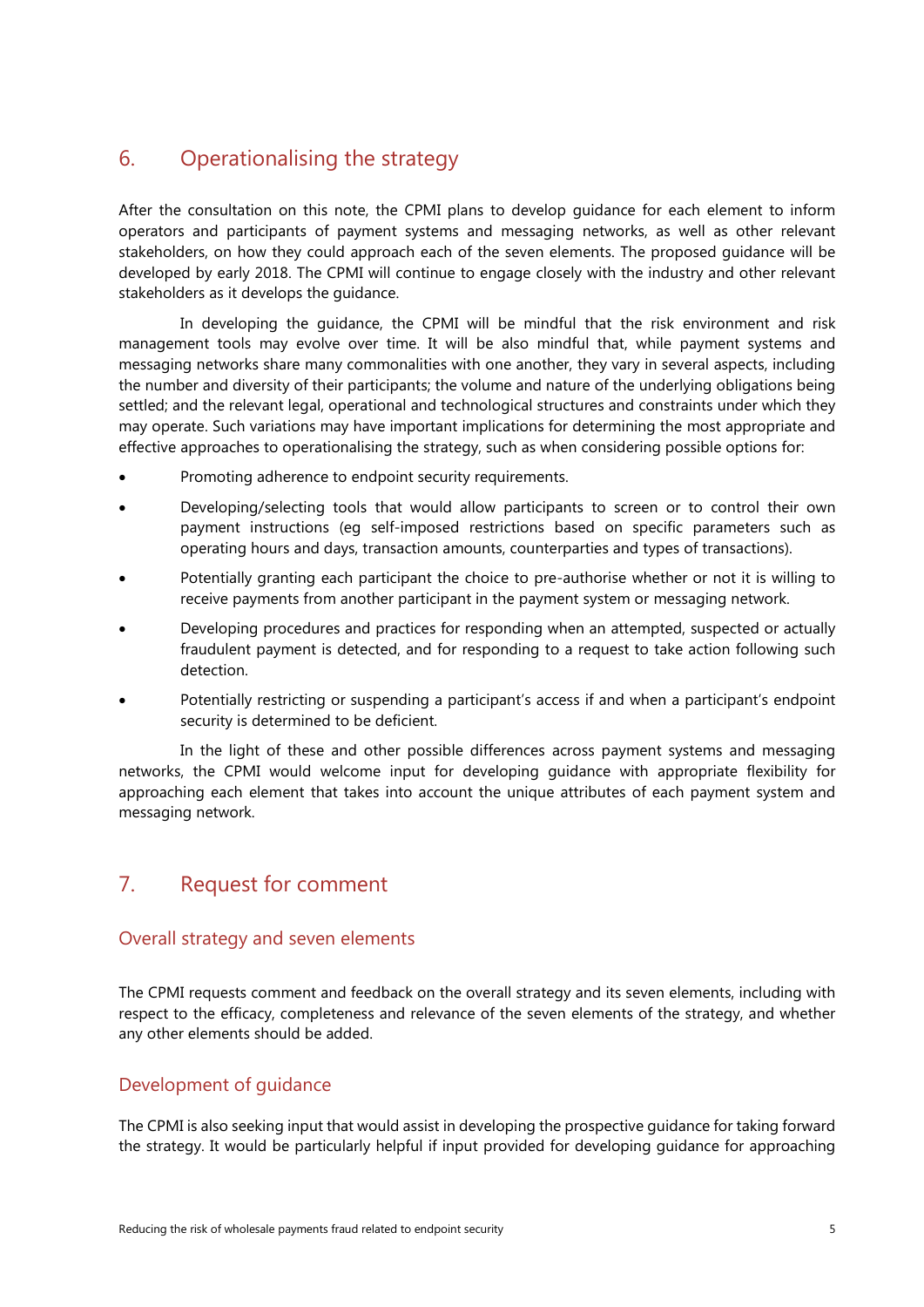each element could address the following aspects, including unique attributes of each payment system and messaging network:

- 1) Specific challenges and opportunities for approaching each element.
- 2) Specific suggestions, existing good practices and examples of relevant efforts under way or under consideration that could help advance the strategy.
- 3) Actions that operators, participants and authorities, respectively, could take to promote adoption of each element.

#### <span id="page-9-0"></span>Monitoring and measuring of progress

The CPMI would also welcome suggestions on how progress in reducing the risk of wholesale payments fraud could be monitored and measured.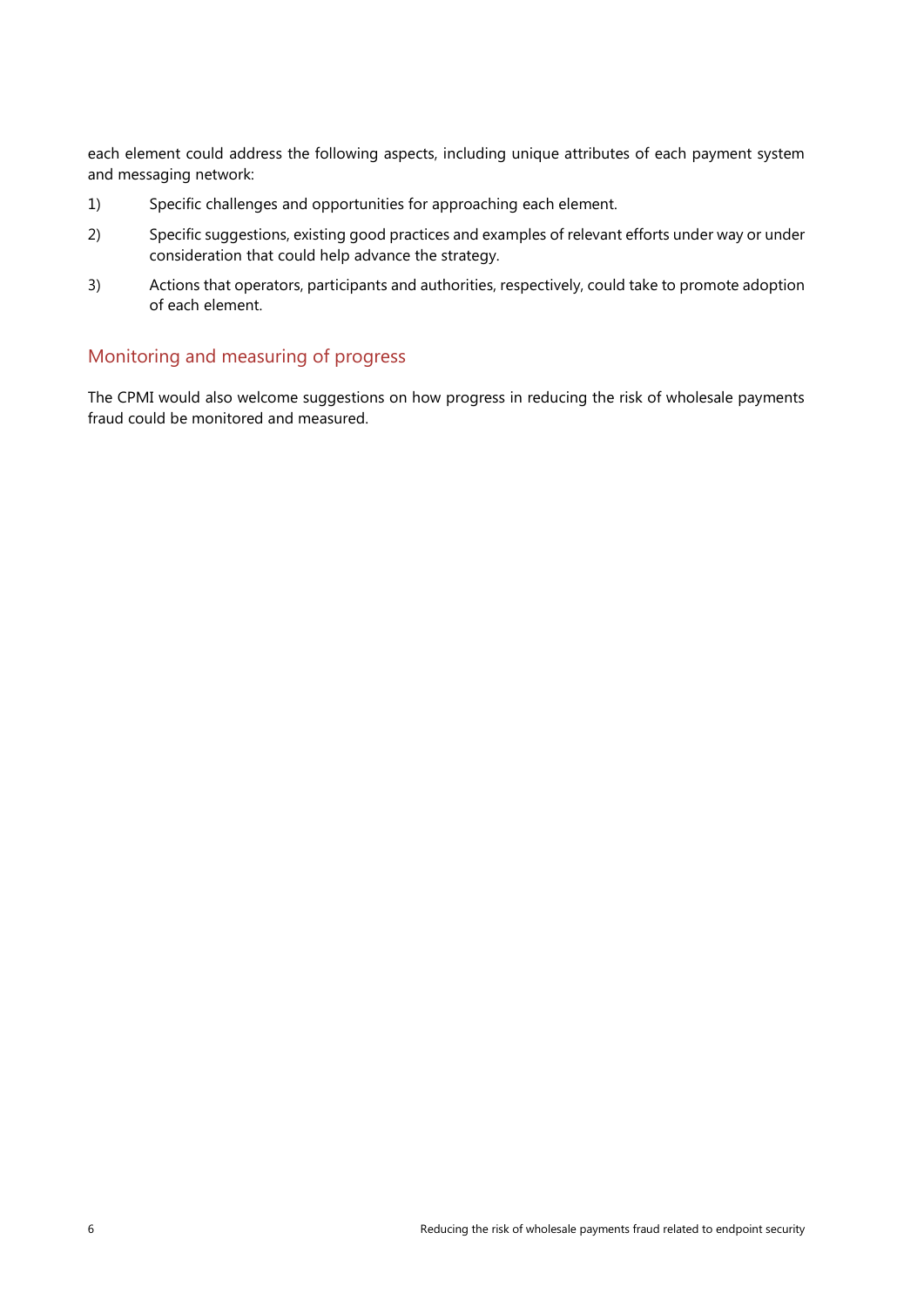# <span id="page-10-0"></span>Annex 1: Analysing the risk of wholesale payments fraud related to endpoint security

*This Annex gives an overview of the analytical approach that the TF took to analysing the risk of wholesale payments fraud. It outlines the questions used in the preliminary stocktaking exercise.*

Endpoint security relies on layered, complementary control components that collectively address the need to secure endpoints. As no single control objective can fully prevent the risk of fraud related to endpoint security, a set of multiple control objectives must be designed to work in a holistic way to strengthen the protection of endpoints, to detect and respond to potential and actual frauds in a timely manner, and to communicate to the broader payments network community in an appropriate manner to coordinate the response. In the light of the need for a holistic approach, the CPMI developed the following approach and terminology for analysing and taking stock of current arrangements in four key areas that underpin wholesale payments endpoint security:

#### 1) Prevention of fraud

Preventive security measures are taken to reduce the likelihood of attempted or actual fraud at an endpoint. Such measures can address endpoint hardware, software, physical access,<sup>[6](#page-10-1)</sup> logical access,<sup>[7](#page-10-2)</sup> organisation and processes.<sup>[8](#page-10-3)</sup> The implementation of such measures may be supported by security expectations/requirements, confirmation of adherence to security requirements, validation of adherence, use of enforcement mechanisms, providing education and training, and other tools to support prevention. Accordingly, when analysing and taking stock of current arrangements for the prevention of fraud related to endpoint security, the following questions were among those considered:

- Which parties provide tools (eg sender controls that can restrict transactions above a defined amount) to support prevention, for what and for whom?
- Which parties (eg senders, receivers, operators and their respective supervisors, regulators and overseers) have security expectations/requirements, for what and for whom?
- If a party has expectations/requirements, do they require confirmation of adherence (eg via selfassessment or assessments by third parties), how often, for what and for whom?
- If a party has expectations/requirements, do they assess/validate adherence and how often, for what and for whom?
- If a party requires confirmation and/or conducts an assessment, do they have enforcement mechanisms, for what, and for whom?
- <span id="page-10-1"></span>The ability of people to physically gain access to a computer information system, where any such unauthorised physical access could lead to security risks and fraud. This type of access includes actual hands-on, on-site access to computer and network hardware (eg devices and data centres) or other parts of a hardware installation. Examples of safeguards are progressively restricted security zones, locked doors and intrusion alarm systems.
- <span id="page-10-2"></span>Any type of interaction with hardware through remote access, where any such unauthorised logical access could lead to security risks and fraud. This type of access generally features software-based tools, protocols and procedures used for identification, authentication, authorisation and accountability in computer information systems. Examples of safeguards are identity and access management, intrusion detection systems, firewalls, logging and malware protection.
- <span id="page-10-3"></span><sup>8</sup> Processes, procedures, tools, personnel and functions invoked and/or deployed across the organisation to prevent / detect / respond to any security risks and fraud. These govern, for example, activity sequences (eg the practice of requesting an approval after a payment initiation), operators (eg segregation of duties and recurrent staff vetting policies), equipment (eg bring your own device and USB policies) and/or time (eg transactions need to occur during working hours).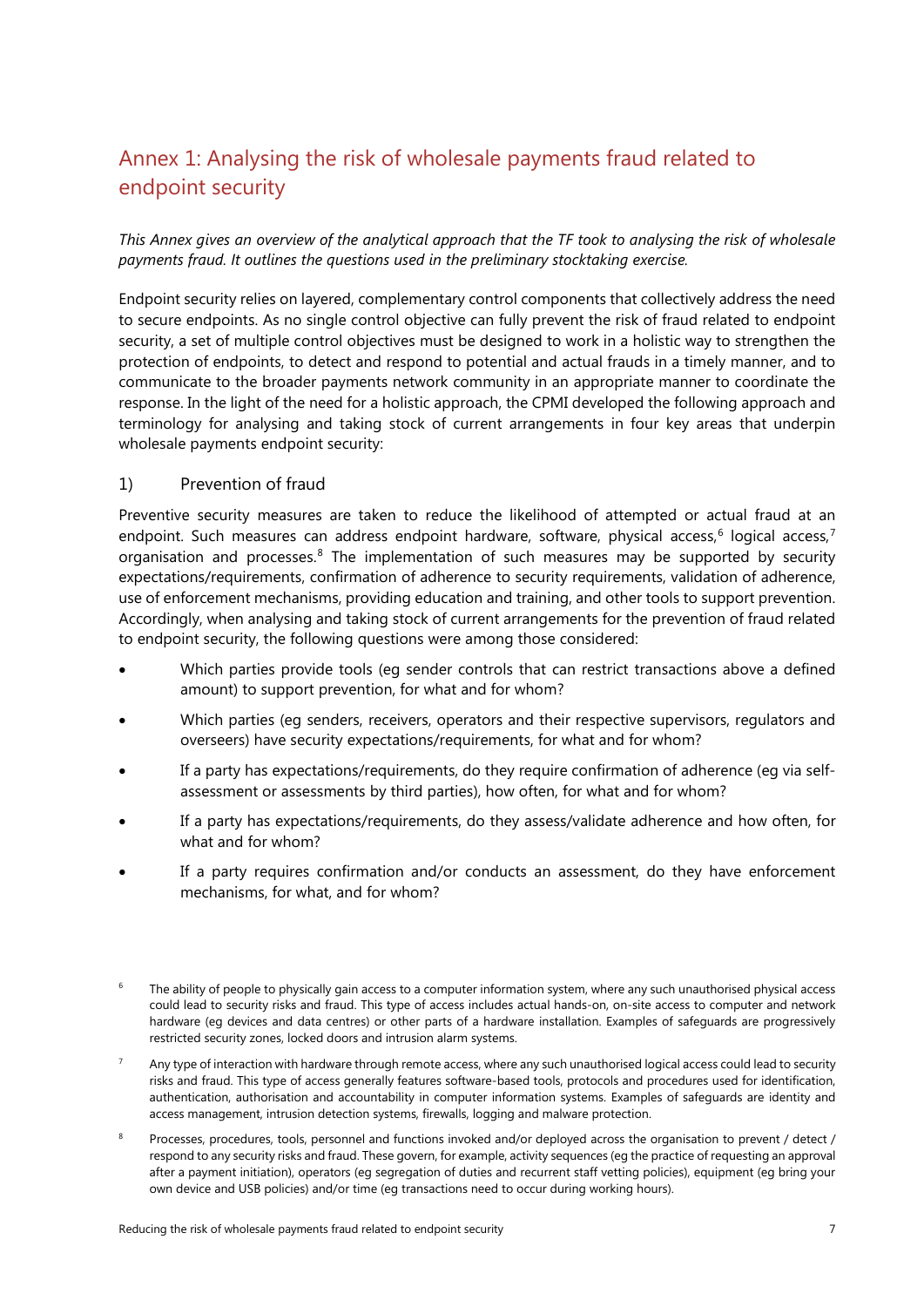Which parties provide education and training, for what and for whom?

### 2) Detection of fraud

Detective security measures are taken to increase the likelihood and speed of detecting actual, attempted or potential fraud at an endpoint. The implementation of such measures may be supported by security expectations/requirements, confirmation of adherence to security requirements, validation of adherence, use of enforcement mechanisms, providing education and training, and other tools to support detection. Accordingly, when analysing and taking stock of current arrangements for the detection of fraud related to endpoint security, the following questions were among those considered:

- Which parties have expectations/requirements for detection, for what and for whom?
- Which parties provide education and training, for what and for whom?
- Which parties provide tools to support detection, for what and for whom?
- If a party has expectations/requirements, do they require confirmation of adherence (eg via selfassessment or assessments by third parties), how often, for what and for whom?
- If a party has expectations/requirements, do they assess/validate adherence and how often, for what, and for whom?
- If a party requires confirmation and/or conducts an assessment, do they have enforcement mechanisms, for what and for whom?

#### 3) Immediate response if senders, receivers or operators detect fraud

Response measures will include procedures and practices to inform relevant parties of suspected or actual fraud originating from endpoints, and to determine whether or not a payment suspected to be fraudulent is actually fraudulent. Measures may also include regular testing of capabilities and remediation of deficiencies identified through testing. Accordingly, when analysing and taking stock of current arrangements for responding to a suspected or actual fraud related to endpoint security, the following questions were among those considered:

- Which parties have expectations and requirements for senders to inform receivers, operators or law enforcement of fraudulent messages that originate at the sender's endpoint?
- Which parties require senders to investigate the origin of a fraud in the event fraudulent messages are detected at the sender's endpoint?
- Which parties have expectations and requirements for receivers to inform senders, operators or law enforcement of fraudulent messages that originate at the sender's endpoint?
- Which parties require receivers to investigate the origin of a fraud in the event fraudulent messages are detected by the receiver?
- Which parties have expectations and requirements for operators to inform senders, receivers or law enforcement of fraudulent messages that originate at the sender's endpoint?
- Which parties require the operators to investigate the origin of a fraud in the event fraudulent messages are detected by the operators?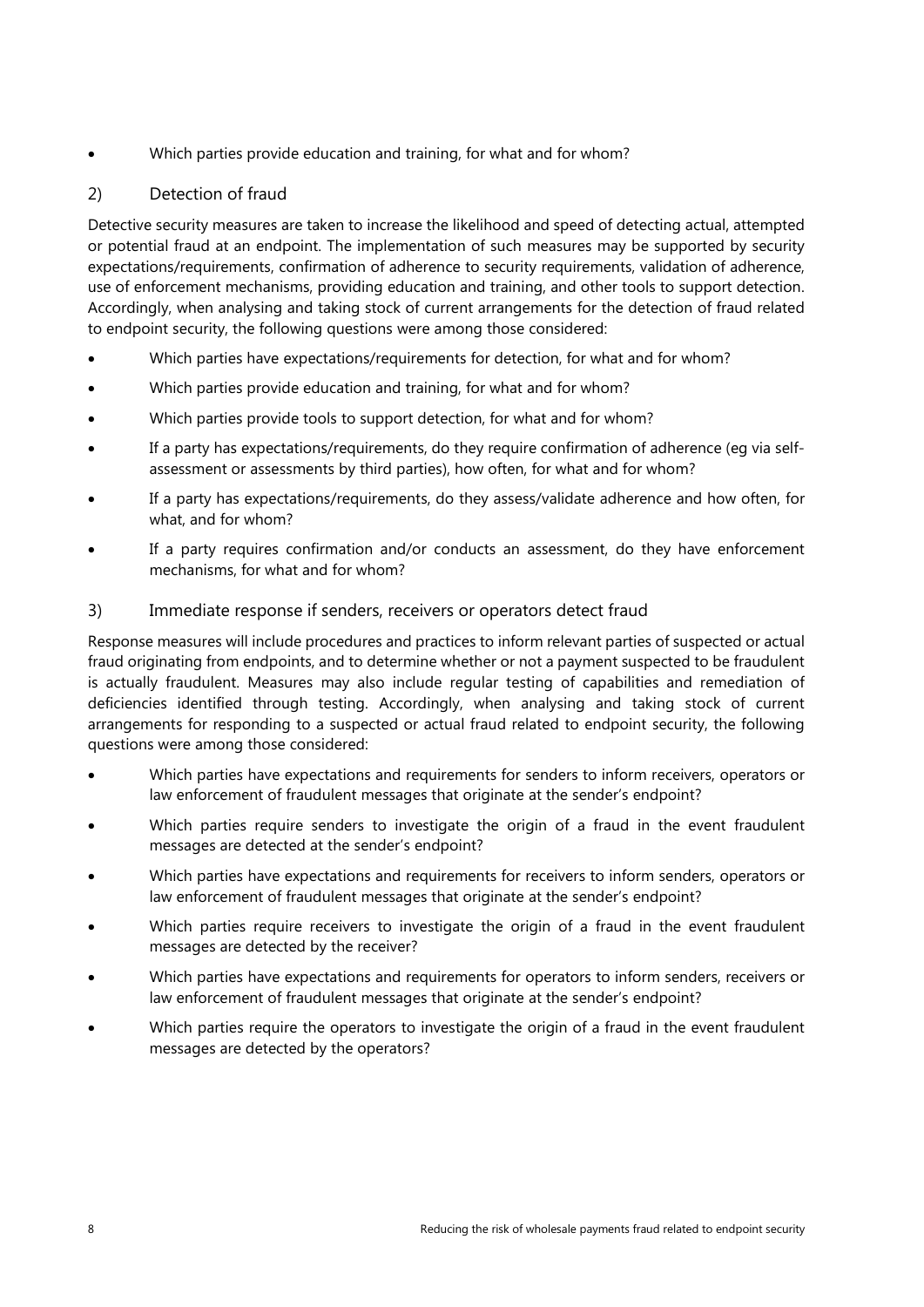#### 4) Alerting the broader payments network community of attempted or actual fraud

Appropriately alerting the broader payments network community of attempted or actual fraud related to endpoint security will rely on threat intelligence functions<sup>[9](#page-12-0)</sup> and up-to-date records of contacts, documented procedures implemented to ensure timely communication, and processes developed and implemented to alert the broader network. Accordingly, when analysing and taking stock of current arrangements for alerting the broader community of attempted or actual fraud related to endpoint security, the following questions were among those considered:

- Which parties have expectations or requirements for senders to inform the broader payments network community of attempted or actual fraudulent payment instructions/messages that may originate at the sender's endpoint?
- Which parties have expectations or requirements for receivers to inform the broader payments network community of attempted or actual fraudulent payment instructions/messages that may originate at a sender's endpoint?
- Which parties have expectations or requirements for operators to inform the broader payments network community of attempted or actual fraudulent payment instructions/messages that may originate at a sender's endpoint?
- Have any parties developed threat intelligence functions or do they use industry threat intelligence providers to gather and disseminate information about threats and threat actors?

<span id="page-12-0"></span><sup>&</sup>lt;sup>9</sup> Processes, procedures, arrangements or (a group of) personnel for gathering and/or disseminating information that provides relevant and sufficient understanding for mitigating the impact of a potentially harmful event.